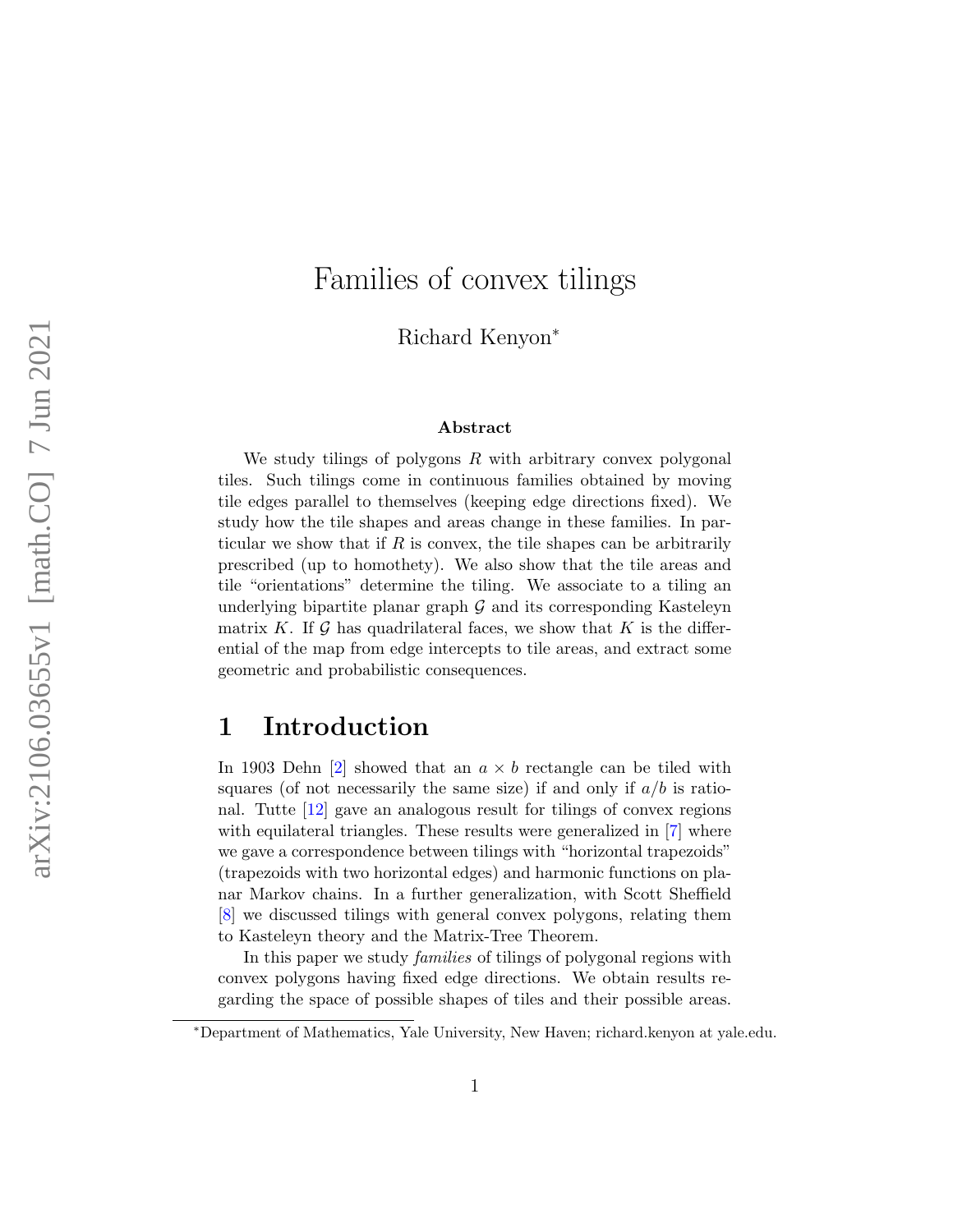

<span id="page-1-0"></span>Figure 1: Combinatorially equivalent tilings in which one of the tiles (shaded) has changed shape. The other tiles have changed only by homothety.

We also explore the connections between tilings and the dimer model on the underlying bipartite graph.

Our first result is illustrated in Figure [1.](#page-1-0) Given a convex tiling of a convex polygon  $R$ , and for each tile  $t$ , a new copy  $t'$  of  $t$  with the same edge directions but of possibly different shape we show (Theorem [2\)](#page-9-0) that there is a unique, up to homothety, "combinatorially equivalent" tiling of a new convex polygon  $R'$ , with homothetic copies of the new tiles. A similar statement holds when  $R$  is not convex. This result is analogous to a theorem about packings of strictly convex bodies due to Schramm [\[10\]](#page-17-4). (See also the remarks after Corollary [4.](#page-12-0))

Another set of results involves the study of the tile areas and orientations for a given tiling family. (We define "tile orientation" below—a tile changes orientation if it undergoes a 180° rotation in the plane.) Figure [2](#page-2-0) shows two combinatorially equivalent tilings with corresponding tiles having the same areas. Notice that the small triangle has its orientation flipped from one tiling to the next.

It is a remarkable fact about rectangle tilings of a rectangle that one can find for any tiling an equivalent rectangle tiling with any tuple of positive areas [\[13\]](#page-18-0). Moreover for prescribed areas the set of equivalent rectangle tilings is in bijection with a set of st-orientations (acyclic orientations with a unique source and sink) of a related graph, see [\[1\]](#page-17-5). This statement seems to hold only for rectangle tilings. For other families of convex tilings, like the one illustrated in Figure [2,](#page-2-0) the situation is more complicated. We show (Theorem [5\)](#page-12-1) that for a given tuple of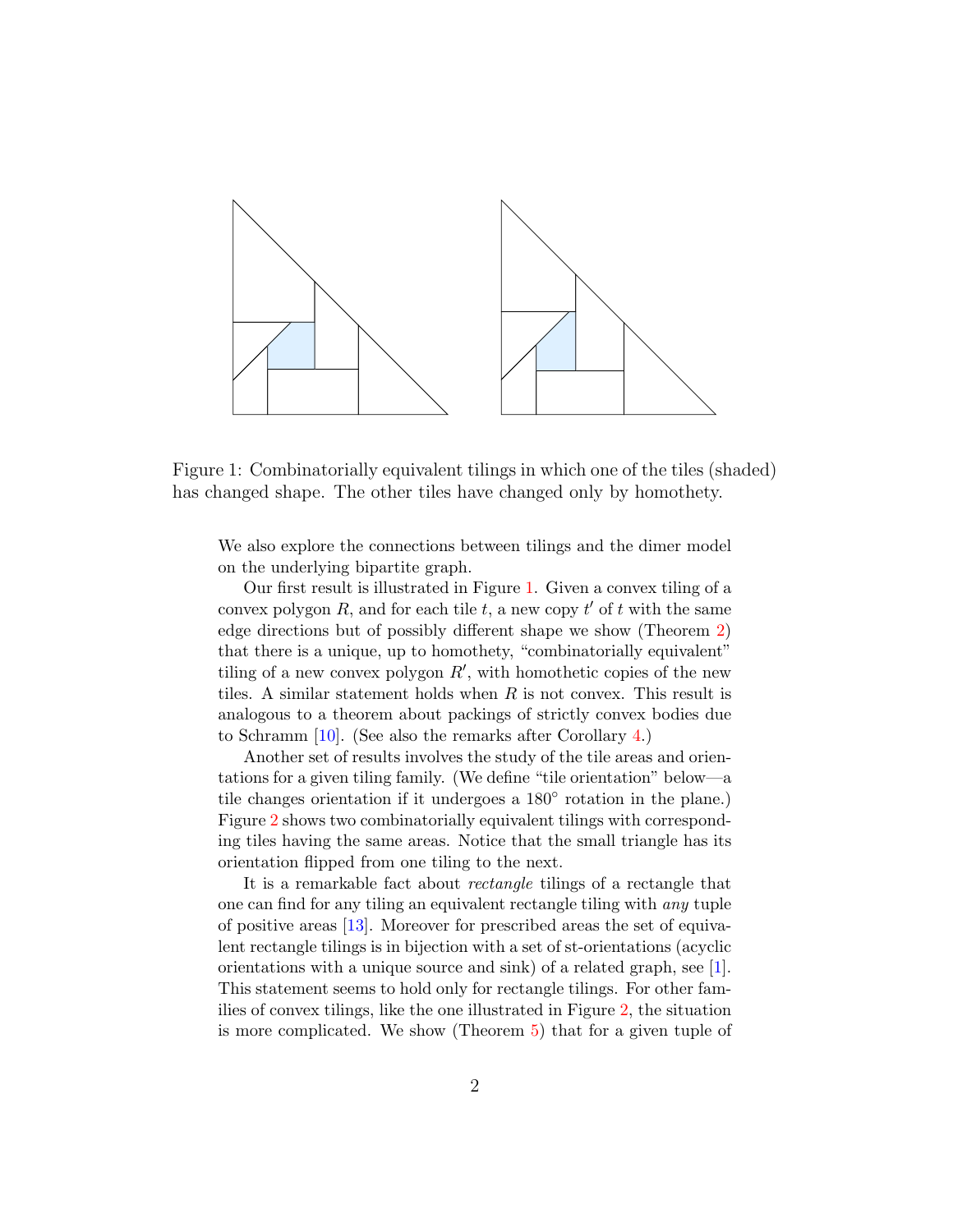

<span id="page-2-0"></span>Figure 2: Combinatorially equivalent tilings with corresponding tiles of the same area.

areas and orientations there is at most one tiling. Furthermore, if the underlying bipartite graph (see below) has quadrilateral faces, the set of feasible areas for a given choice of orientations is either empty or topologically a ball of full dimension  $d = (\# \text{ of tiles}) - 1$  (Corollary [7\)](#page-14-0).

If however we generalize the notion of tiling to "homology tiling" (which is defined via a winding number condition), we have a clean statement: given any tiling of a convex polygon  $R$  and a new tuple of areas, summing to the area of  $R$ , there is a unique combinatorially equivalent homology tiling of  $R$  with the new areas and the same tile orientations. See Theorem [8.](#page-15-0) Since for rectangles any homology tiling is an actual tiling, this generalizes the above. We furthermore conjecture that if no two interior edge directions are parallel, there is a unique homology tiling of  $R$  for any choice of areas and orientations, see Conjecture [1](#page-16-0) and Figure [8.](#page-16-1)

By a *tiling* of a region  $R \subset \mathbb{R}^2$  we mean a covering of R with convex polygons, with nonintersecting interiors, as in Figure [1.](#page-1-0) We do not require the tiles to line up edge-to-edge. In fact in this figure there are no interior vertices where every tile meets at one of its corners: we will consider such a vertex to be *degenerate*. We take the point of view that such a vertex (if in the interior) is a degeneration of a tiling with one more tile, located at that vertex, which has shrunk to a point, as in Figure [3.](#page-3-0) Similarly, if multiple tiles meet at a corner of  $R$ , each tile meeting at one of its corners, then we consider such a tiling to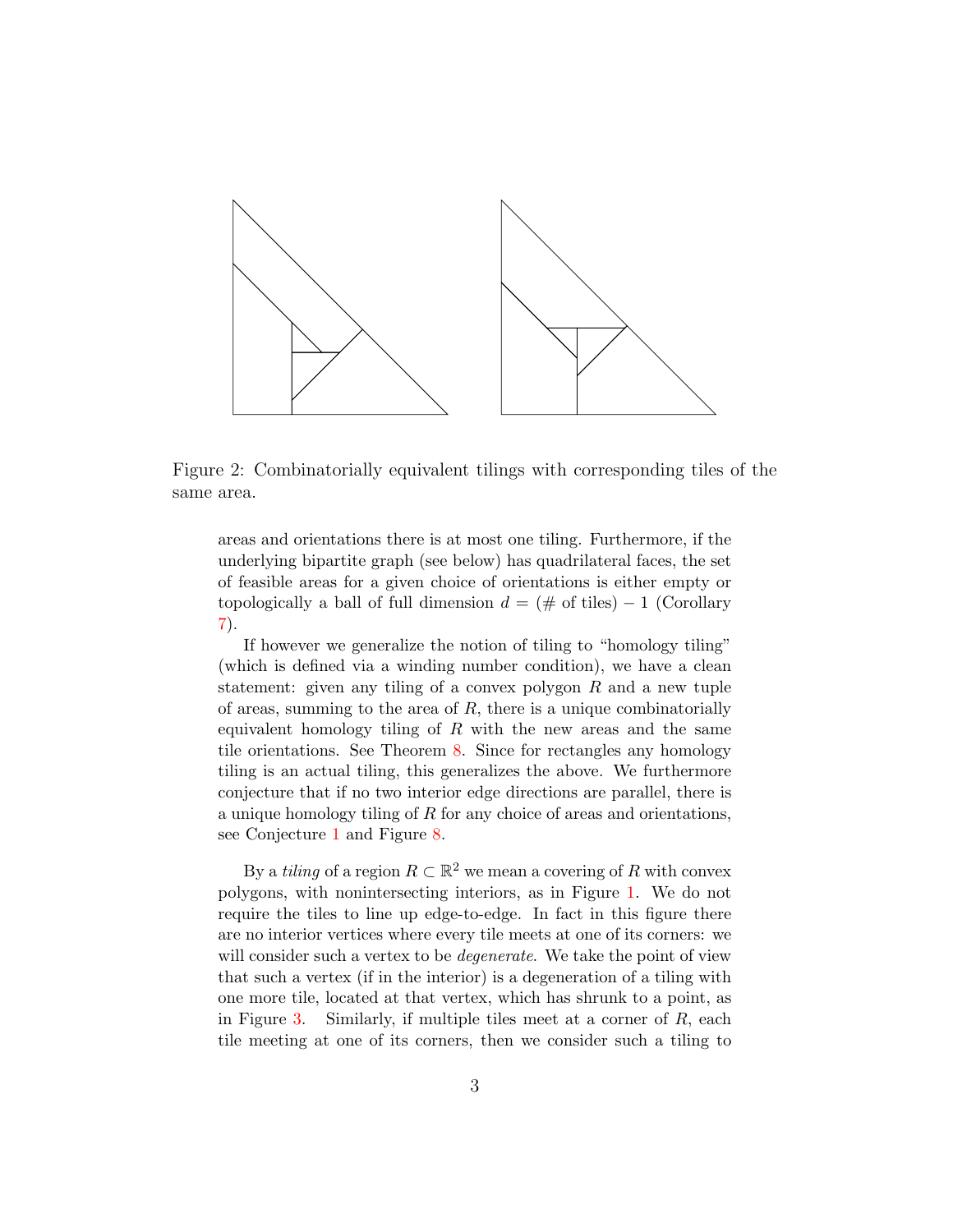

<span id="page-3-0"></span>Figure 3: A convex tiling with a degenerate tile, and a nearby nondegenerate tiling.



<span id="page-3-1"></span>Figure 4: A degenerate tiling, and a nearby nondegenerate tiling.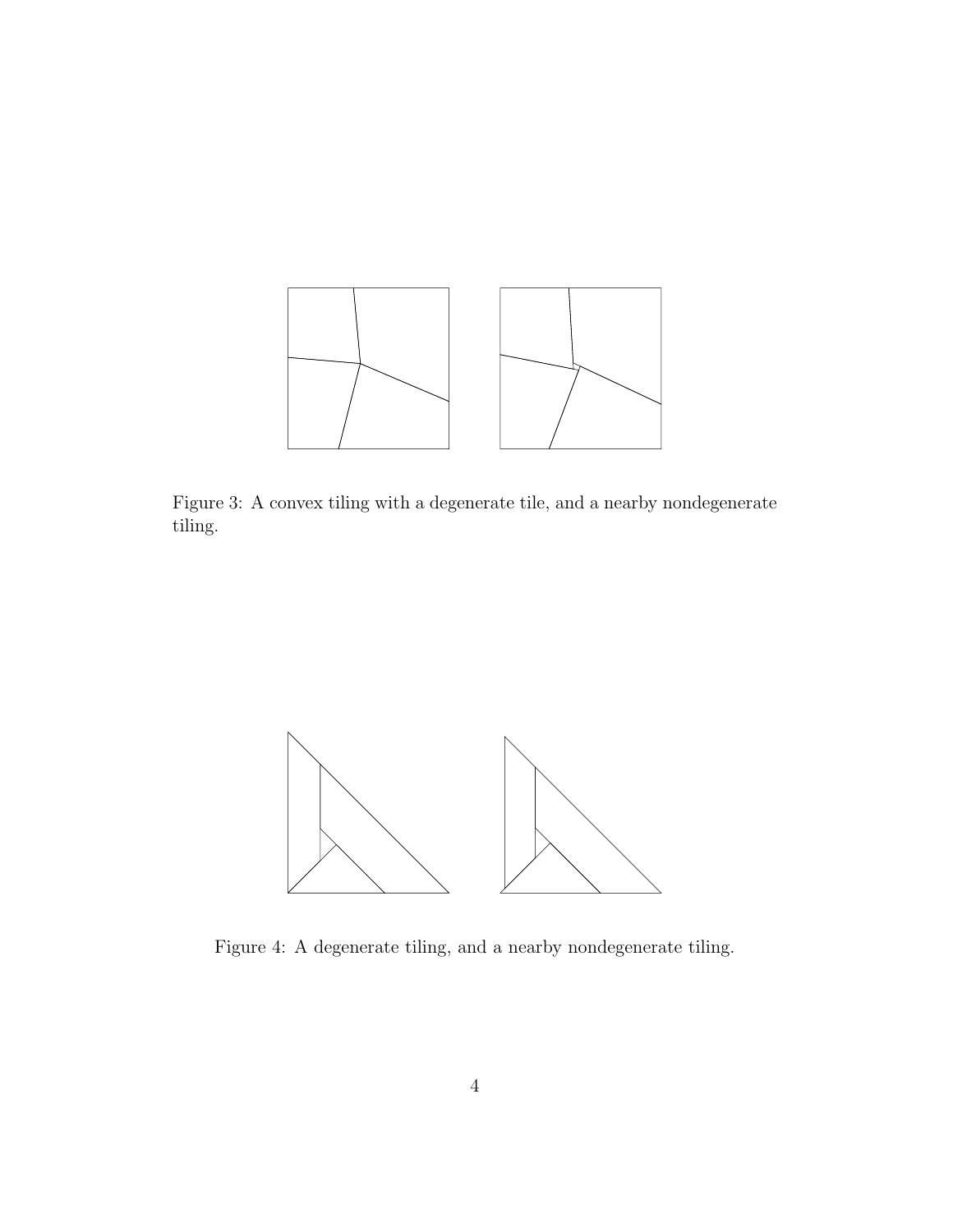

<span id="page-4-0"></span>Figure 5: Bipartite graph (green) associated to a convex tiling. Two tiling of R are combinatorially equivalent if they have the same underlying bipartite graph with the same boundary identifications.

be a degeneration of a tiling of a polygon  $R'$  having an extra edge or edges at that corner, whose lengths have gone to zero, as in Figure [4.](#page-3-1) This point of view on degeneracies is slightly unusual, but as we vary tilings in families such degeneracies are natural. In a nondegenerate tiling, each vertex of a tile is at a 'T' (or a T with several legs, as for the lower middle vertex in the right panel of Figure  $6$ ), except for the convex corners of R. These tilings are called "t-graphs" in  $[8]$ .

Associated to a (nondegenerate) tiling is a bipartite planar graph G. It has a white vertex for each tile, a black vertex for each maximal line segment in the tile boundaries, and an edge for an adjacency. See Figure [5.](#page-4-0) Note that some black vertices come from segments along the boundary of the tiled region; we'll call these boundary vertices. Each quad face of  $\mathcal G$  corresponds to a "T" in the tiling: two segments meet, one of which end in the interior of another. Bounded faces of higher degree in  $\mathcal G$  correspond to "T"s with multiple legs: two or more segments end at an interior point of another segment.

We call two tilings *combinatorially equivalent* if their graphs are isomorphic respecting boundary vertices, that is, there is an isomorphism fixing the boundary vertices pointwise, by which we mean fixing which edge of the boundary polygon they correspond to.

To encode the tiling completely (up to translation), we can record, for each edge  $e = wb$  of the bipartite graph  $G$ , the edge vector in  $\mathbb C$ giving the counterclockwise boundary edge of tile  $w$  as a subset of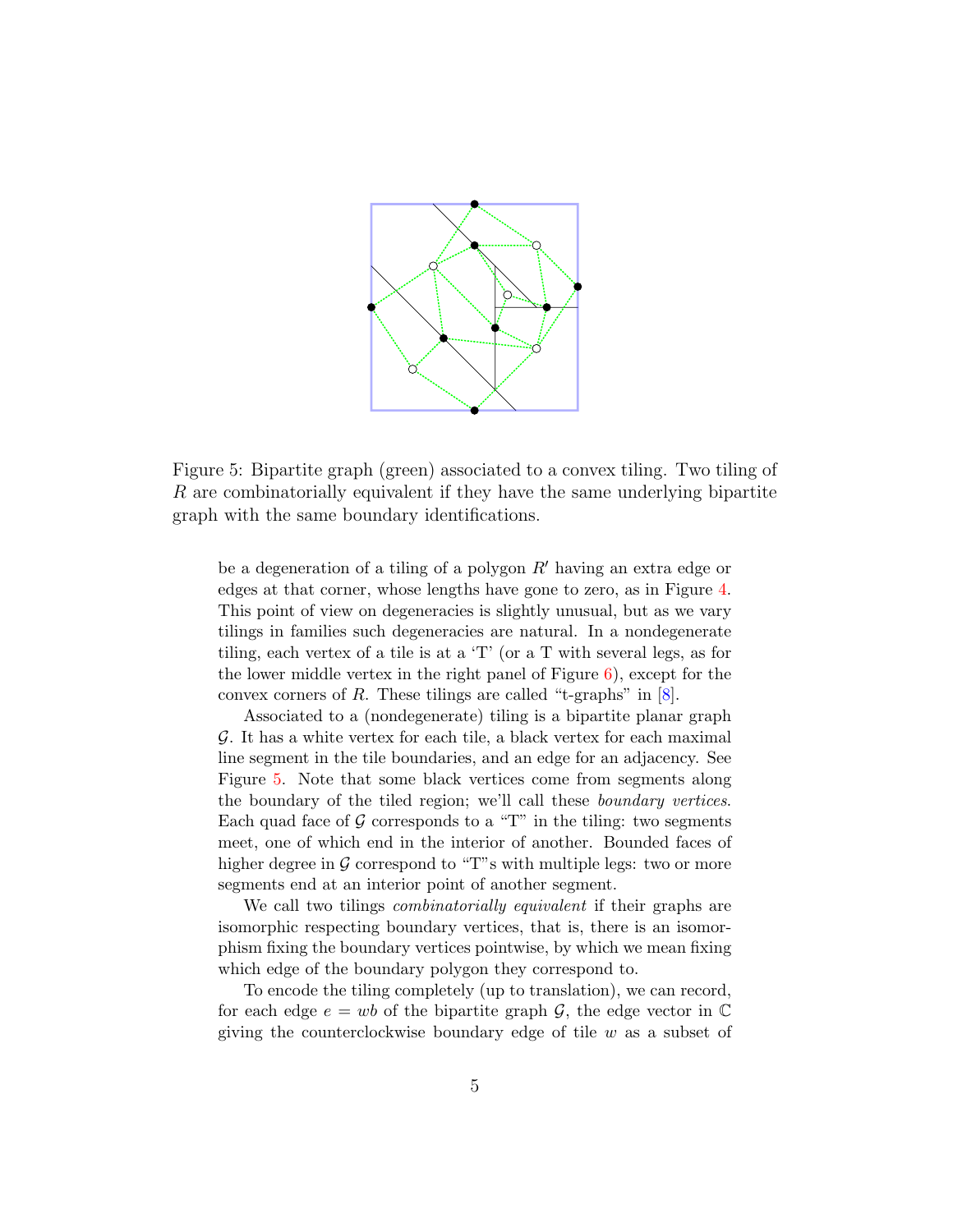segment b. This turns  $G$  into a bipartite *network*, that is, an edgeweighted bipartite graph, with complex weights.

As we vary the shapes of tiles in the above families, we can record the areas as functions of the edge intercepts. If bounded faces of  $\mathcal G$ are quadrilateral, the map  $\Psi$  from edge intercepts to tile areas has differential  $D\Psi = K$ , where K is a Kasteleyn matrix, a matrix whose maximal minors counts perfect matchings of the underlying graph G. See Section [4.2.](#page-13-0) This observation, along with the reconstruction of a tiling from a graph given in [\[8\]](#page-17-3) (Theorem [3](#page-10-0) below) allows us to realize the Kasteleyn matrix of a bipartite planar graph (with quad faces), up to gauge equivalence, as the differential of a mapping. Some geometric and probabilistic implications of this fact are given in Section [4.2](#page-13-0) and Theorem [6.](#page-14-1)

Acknowledgments. This research was supported by NSF grant DMS-1940932 and the Simons Foundation grant 327929. We thank Sebastien Franco, Gregg Musiker, David Speyer and Lauren Williams for comments and discussions on this project.

## 2 Background on dimers

For more background on the dimer model see [\[6\]](#page-17-6). A dimer cover, or perfect matching, of a graph  $\mathcal G$  is a collection of edges with the property that each vertex is the endpoint of a unique edge in the collection. If  $\nu = {\{\nu_e\}}_{e \in E}$  is a positive edge weight function on  $\mathcal{G}$ , we can associate to each dimer cover m a weight  $\nu(m) = \prod_{e \in m} \nu_e$ .

Kasteleyn [\[4\]](#page-17-7) showed how to compute the weighted sum of dimer covers of any planar graph. When  $\mathcal G$  is bipartite and planar, this sum is the determinant of a Kasteleyn matrix for  $\mathcal{G}$ , defined as follows. Let  $K = (K_{w,b})_{w \in W, b \in B}$  be a matrix with rows indexing white vertices and columns indexing black vertices and

$$
K_{w,b} = \begin{cases} c_{wb}\nu_{wb} & \text{if } w \sim b\\ 0 & \text{else} \end{cases}
$$

where  $c_{wb}$  is a complex number of modulus 1 with the property that the alternating product of  $c$ 's around a bounded face of length  $2\ell$  is  $(-1)^{\ell+1}$ . Here by alternating product around a face  $w_1, b_1, w_2, \ldots, w_{\ell}, b_{\ell}$ we mean the first, divided by the second, times the third, and so on:

$$
\frac{c_{w_1b_1}c_{w_2b_2}\dots c_{w_{\ell},b_{\ell}}}{c_{w_2b_1}\dots c_{w_1b_{\ell}}} = (-1)^{\ell+1}.
$$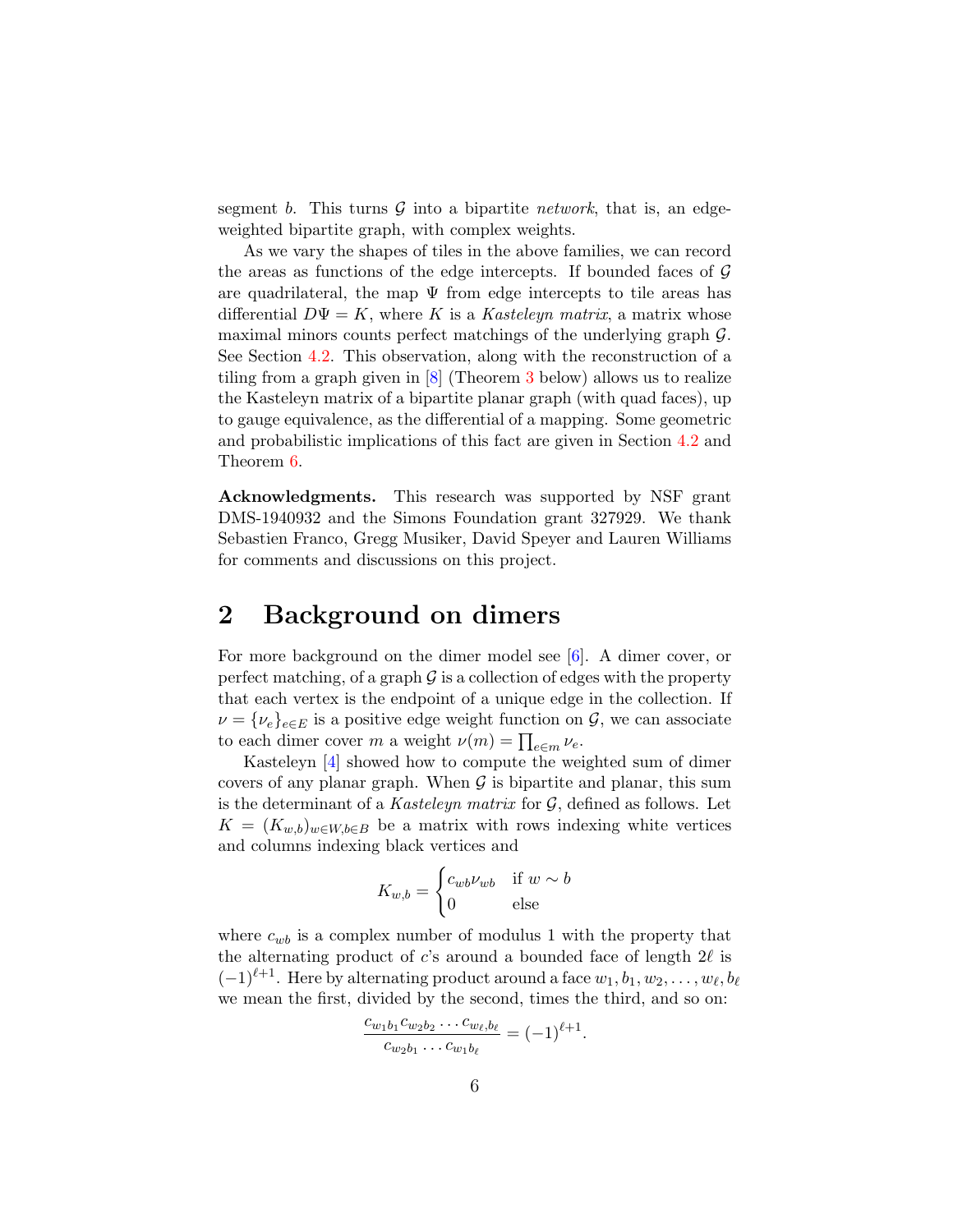<span id="page-6-0"></span>**Theorem 1** (Kasteleyn [\[4\]](#page-17-7)). Let K be a Kasteleyn matrix for a planar bipartite network G. Then

$$
Z := \sum_{dimer\ covers\ m} \nu(m) = |\det K|.
$$

Any two choices  $K, K'$  of Kasteleyn matrix for  $G$  are diagonally equivalent:  $K' = D_W K D_B$  where  $D_B, D_W$  are diagonal matrices with diagonal entries of modulus 1. In Kasteleyn's original formulation the complex signs were just  $\pm 1$ ; however it is easy to see that any Kasteleyn matrix with complex signs is diagonally equivalent to one with real signs.

Given two edge weight functions  $\nu, \nu'$  on G we say they are gauge equivalent if there is a (nonzero) function f on vertices such that  $\nu'_{wb} = \nu_{wb} f(w) f(b)$ . Gauge equivalent weights give rise to the same probability measure on dimer covers, where a dimer cover has probability proportional to its weight (under a gauge equivalence, the constant of proportionality will change but not the probability).

Edge weight functions  $\nu, \nu'$  are gauge equivalent if their Kasteleyn matrices are diagonally equivalent (with diagonal matrices  $D_B$ ,  $D_W$ with diagonal entries  $f(b), f(w)$  respectively). Edge weight functions  $\nu, \nu'$  are gauge equivalent if and only if they have the same face *weights*, where the face weight  $X_f$  of a (bounded) face f with vertices  $w_1, b_1, \ldots, b_\ell$  is

$$
X_f = \frac{\nu_{w_1b_1}\nu_{w_2b_2}\dots\nu_{w_\ell,b_\ell}}{\nu_{w_2b_1}\dots\nu_{w_1b_\ell}}.
$$

Given an arbitrary set of positive face weights  $X_f$ , it is easy to construct a corresponding edge weight function giving rise to those face weights. So the set of equivalence classes of edge weights is globally parameterized by  $(\mathbb{R}_+)^F$ , where F is the set of bounded faces of  $\mathcal{G}$ .

We note that the gauge transformations for the edge weights and edge signs are essentially the same operation: multiplying on the left and right by either a positive real diagonal matrix or a diagonal matrix of complex numbers of modulus 1. Therefore we can combine these two operations into a single one. We say two Kasteleyn matrices  $K, K'$ are gauge equivalent if they are diagonally equivalent via (nonsingular) complex-valued diagonal matrices. Gauge equivalent Kasteleyn matrices correspond to the same probability measure on dimer covers.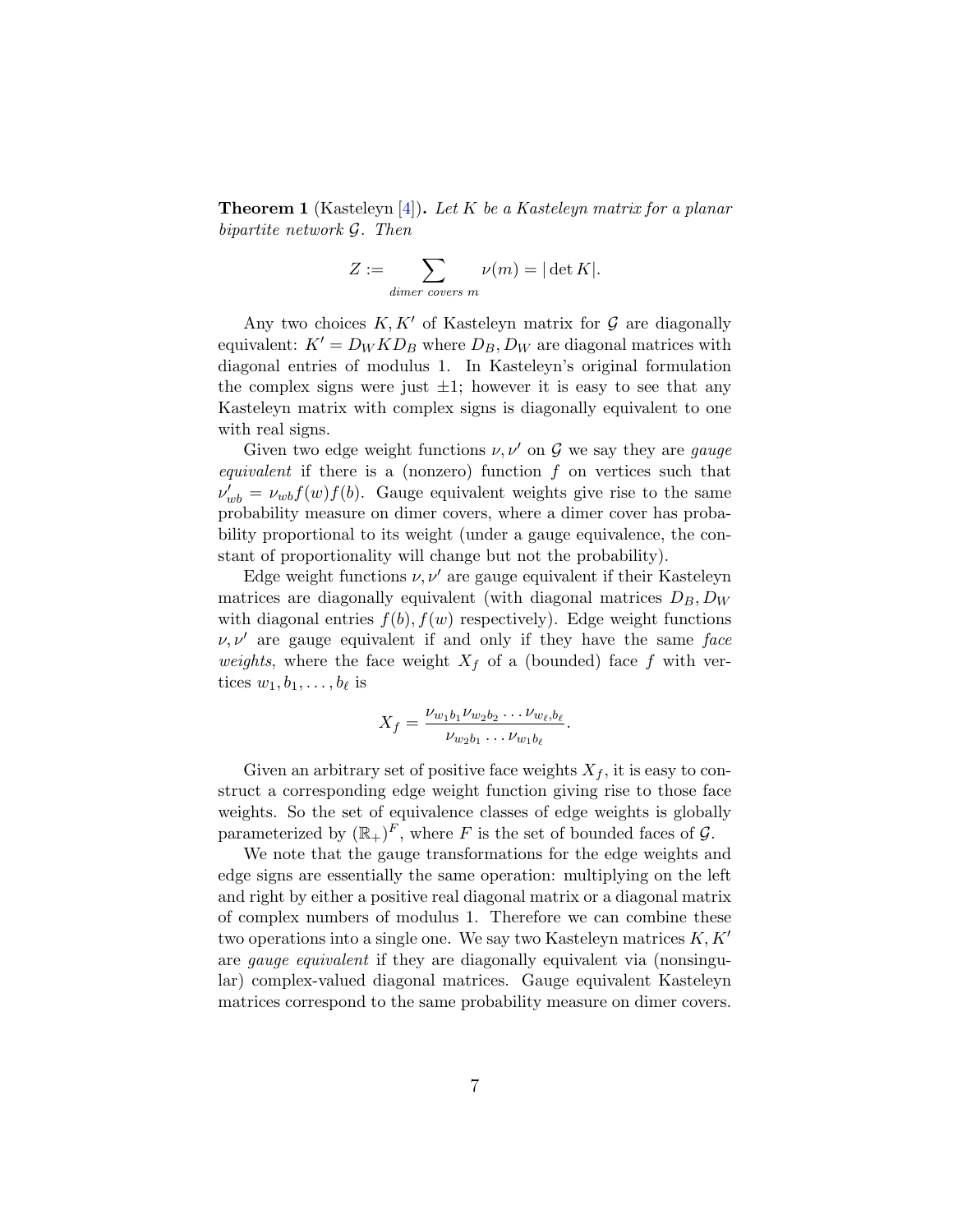### 3 All shapes are possible

#### 3.1 Space of shapes of a tile

Given a convex polygon  $t$ , let  $C_t$  be the space of convex polygons with the same number of edges and the same edge directions (in the same cyclic order), up to a global sign, and up to translation. The space  $C_t$ naturally has a linear structure: if t has edges  $z_1, \ldots, z_n$  in counterclockwise order then any other tile in  $C_t$  will have edges  $a_1z_1, \ldots, a_nz_n$ for reals  $a_i$ , all of the same sign: all positive or all negative, subject to the linear condition  $\sum a_i z_i = 0$ . If we parameterize  $C_t$  with the *n*-tuple  $(a_1, \ldots, a_n)$ , it is naturally the interior of a cone in an  $n-2$ dimensional real vector space  $V_t$ . More precisely,  $C_t$  is the union of two open convex cones which are negatives of each other:  $C_t^+$  consist of those tiles in which  $a_i > 0$ , and  $C_t^-$  those in which  $a_i < 0$ . These two cones are called the two *orientations* of t. It is convenient to add the origin to  $C_t$  since as we vary tiles in families we sometimes have to deal with the case where a tile shrinks to a point.

The vector space  $V_t$  in which  $C_t$  sits has another natural linear coordinate system, using the intercepts of the lines defining the edges of t. See Section [4.2](#page-13-0) below.

### 3.2 Space of shapes of a tiling

Given a convex tiling  $T = \bigcup_{w \in W} t_w$  of a polygon R, let us consider the set  $C_T = C_T(R)$  of combinatorially equivalent tilings, in which each tile has the same edge directions, up to sign, as the corresponding tile of T. Note that  $C_T$  also has a linear structure: an element of  $C_T$  is determined by the shapes of its individual tiles, so  $C_T$  lies inside the product  $\prod_w C_{t_w} \subset \prod_w V_{t_w}$ , and is defined by the linear conditions that certain sums of edge vectors are zero: around each interior black vertex of  $G$  there is one such condition, and for each boundary edge the sum of tile edge vectors equals the vector of the corresponding edge of R.

The space  $C_T$  has a natural subdivision into regions  $C_T(\sigma)$  where the individual tiles have fixed orientations:  $\sigma \in \{-1,1\}^k$  corresponds to a choice of orientation for each tile. Each subset  $C_T(\sigma)$  is either empty or a convex polytope: given any two tilings  $T_1, T_2 \in C_T(\sigma)$ then any convex combination of  $T_1$  and  $T_2$  is also a tiling of  $C_T(\sigma)$ . The full space  $C_T$  is not typically convex, however. These polytopes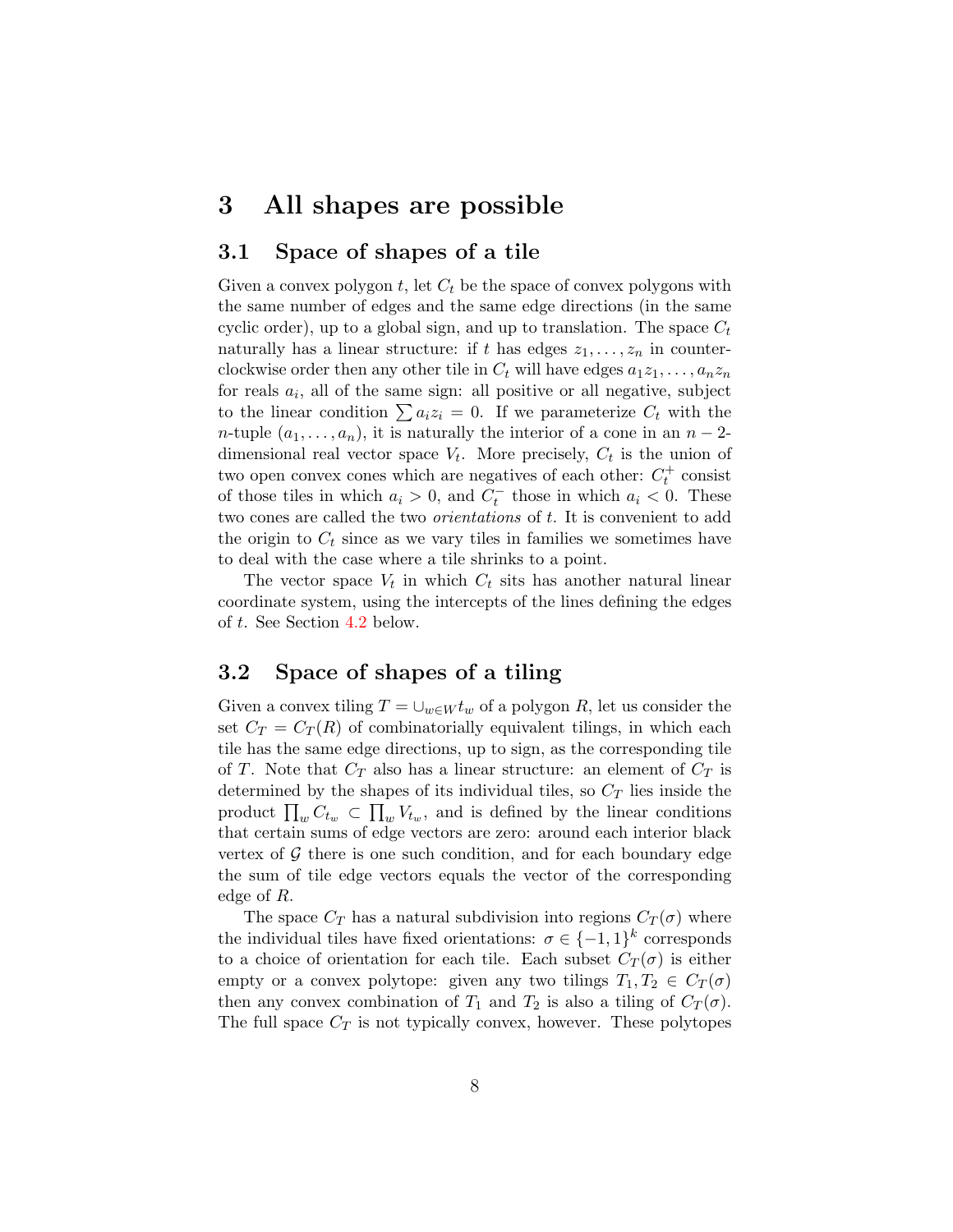$C_T(\sigma)$  are glued in  $C_T$  along parts where one or more tiles degenerate to points.

### 3.3 Kasteleyn matrix

Let  $T = \bigcup_{w \in W} t_w$  be a tiling of a convex polygon R, and let G be the associated bipartite network. We note that  $\mathcal G$  has  $n-1$  more black vertices than white vertices, where  $n$  is the number of edges of  $R$ . This fact follows from an Euler characteristic argument: the tiling divides R into  $|W|$  open 2-cells,  $|B|$  open line segments and n vertices. By the Euler characteristic,

$$
\chi(R) = 1 = |W| - |B| + n.
$$

We let  $B_{int}$  be the interior black vertices, and  $B_{\partial}$  the boundary vertices. Thus  $|W| = |B_{int}| + 1$ .

Let K be the weighted bipartite adjacency matrix of  $\mathcal{G}$ ; K has rows indexing the white vertices (tiles of  $T$ ) and columns indexing the black vertices (maximal segments in the tile boundaries). The entry  $K_{w,b}$  is the complex number giving the vector of the edge of tile  $w$  in direction b, oriented counterclockwise around the tile boundary. Note that  $K$  is a Kasteleyn matrix for  $\mathcal{G}$ , in the sense that the alternating product of edge weights around any face of G is real with sign  $(-1)^{\ell+1}$  where  $2\ell$ is the degree of the face (the number of edges on its boundary). See Figure [6](#page-9-1) for the proof of this fact.

It is a bit harder to see that K has full rank  $|W|$ , but this is important. That  $K$  has full rank follows from Kasteleyn's theorem, Theorem [1.](#page-6-0) We simply need to show that, once we remove all but one of the black boundary vertices from  $\mathcal{G}$ , the new graph  $\mathcal{G}'$  has at least one dimer cover. This is a surprising fact since it relates a geometric property (of being a convex tiling) to a combinatorial one. We can prove this is as follows. Rotate R so that one boundary edge  $b_0$  is horizontal. Rotate further by a very small positive amount that so that each tile w has a unique vertex  $v_w$  with lowest y-value. Since  $v_w$ is a 'T', exactly one of the two edges of face w meeting at  $v_w$  has  $v_w$ as its lower endpoint; match  $w$  to the black vertex corresponding to this edge. The leftmost face containing  $b_0$  along one of its edges is matched to  $b_0$ . This concludes the proof that K has maximal rank  $|W|.$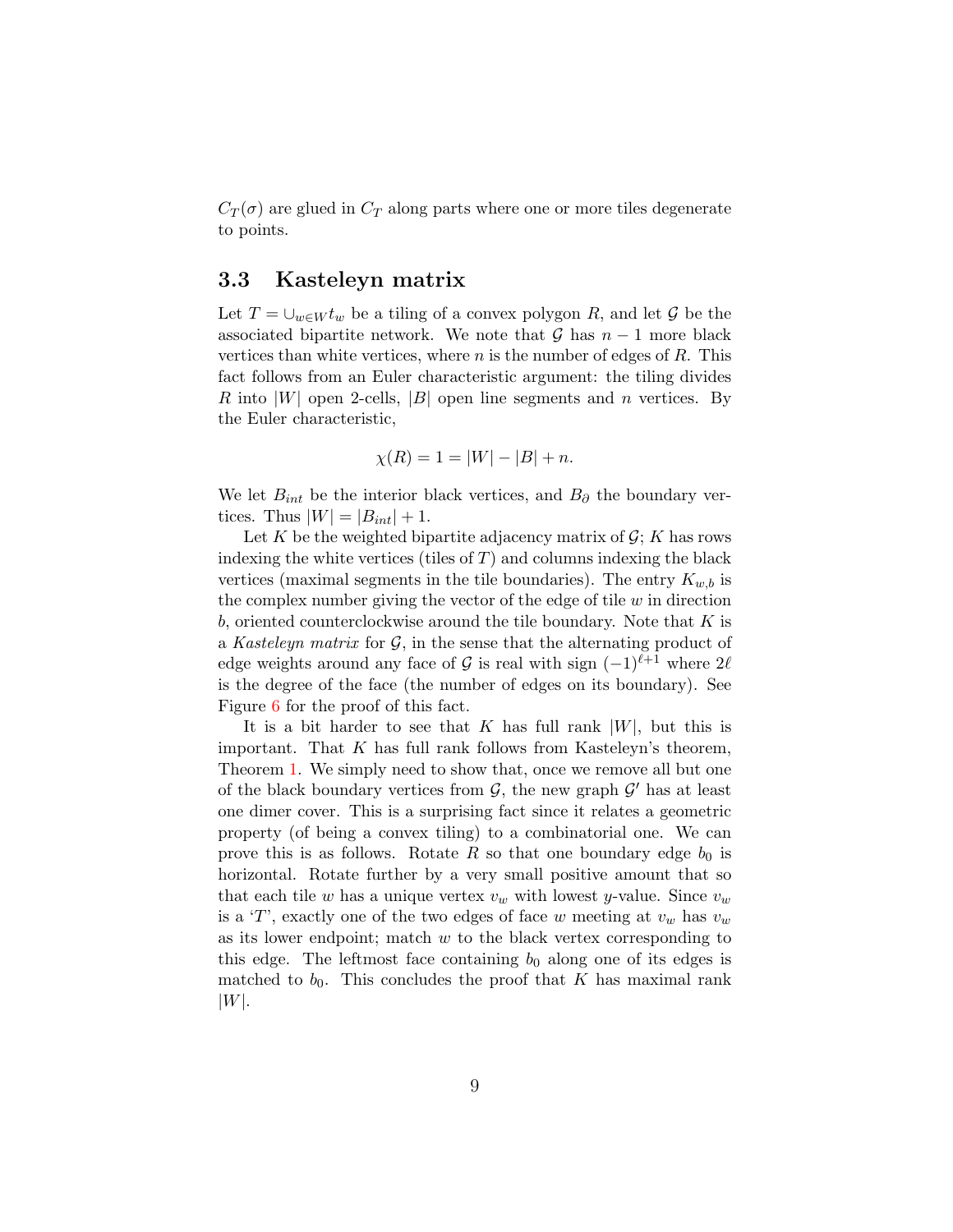

<span id="page-9-1"></span>Figure 6: In the first panel, the lower central vertex in blue corresponds to the green quadrilateral face of  $\mathcal{G}$ , with edge weights  $a, b, c, d$ . We have  $\frac{ac}{bd} < 0$ since  $a, d$  point in the same direction and  $b, c$  in opposite directions. Similarly, in the second panel the lower central vertex corresponds to a hexagonal face; we have  $\frac{ace}{bdf} > 0$ .

#### 3.4 From tiling to tiling

<span id="page-9-0"></span>**Theorem 2.** Given a tiling  $T = \bigcup_{w \text{ of } a \text{ convex polygon } R$  and, for each tile  $t_w$ , a new tile  $t'_w$  in  $C_{t_w}$ , there is a unique (up to homothety) combinatorially equivalent tiling  $S = \cup s_w$  of a convex polygon  $R' \in$  $C_R$ , where  $s_w = a_w t'_w$  is a homothetic copy of  $t'_w$ , and where each  $a_w \in \mathbb{R}$  could be positive, zero or negative.

*Proof.* In order to make a tiling out of the tiles  $a_w t'_w$ , the reals  $\{a_w\}$ must satisfy a linear relation around each interior segment, that is, at each non-boundary black vertex  $b \in B_{int}$ . More precisely, let K be the Kasteleyn matrix associated to  $T$ , and let  $K'$  be the matrix obtained from K by replacing the row for  $t_w$  by the corresponding row for  $t'_w$  (that is, the row with the same nonzero entries, but these corresponding to the edge vectors of  $t_w'$  instead of  $t_w$ ). The equation on the  $\{a_w\}$  is  $\sum_w a_w K_{wb}' = 0$  for non-boundary vertices b. Since  $K'$ still has full rank  $|W|$ , and  $|B_{int}| = |W| - 1$ , there is a unique solution vector  $(a_w)_{w\in W}$  up to scale. Since each column of K' has a constant argument, the unique solution can be chosen real.

It remains to see that this solution defines a tiling. Let  $\mathcal{G}^*$  be the dual graph of  $\mathcal{G}$ , without the external vertex. We glue in a disk for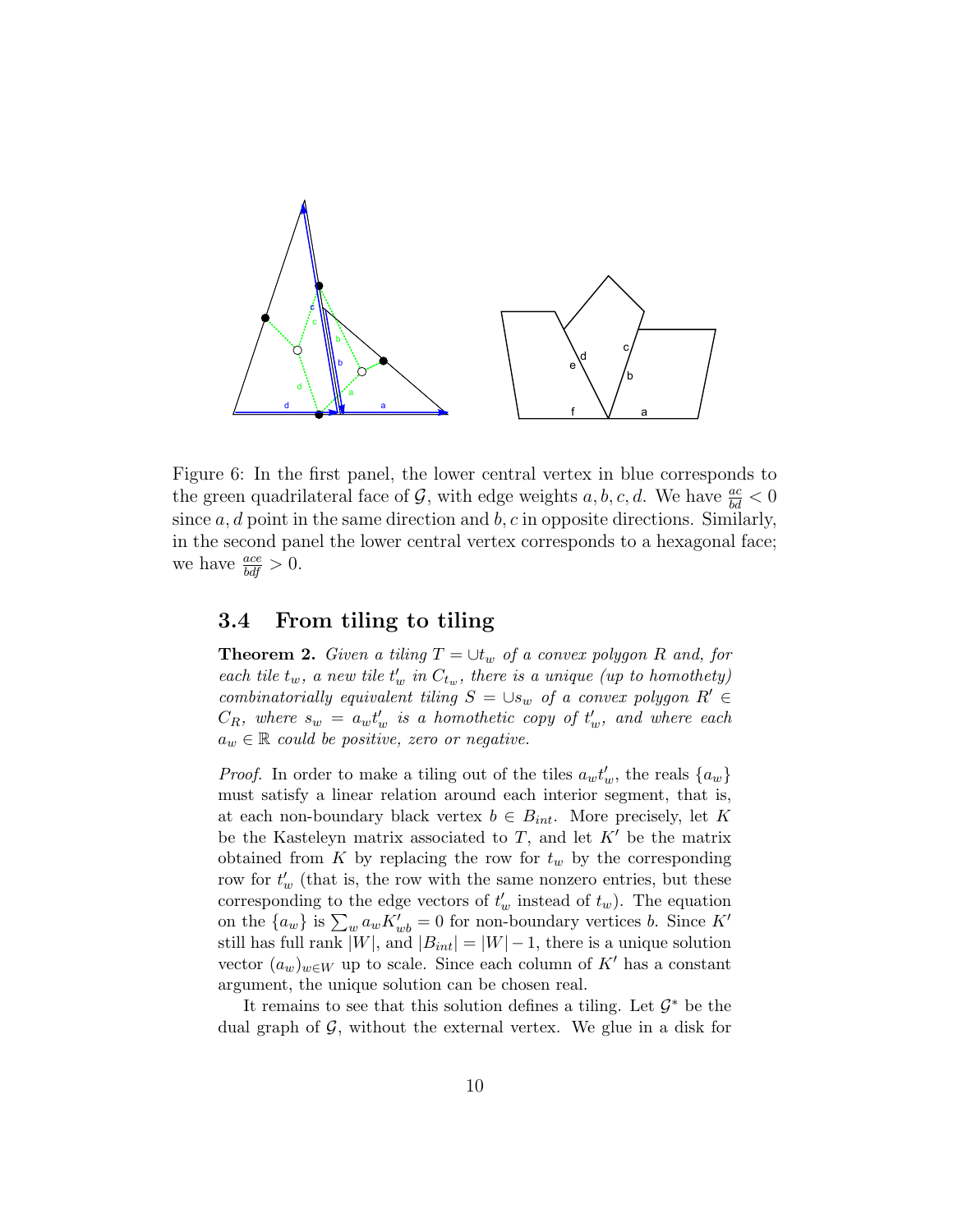each bounded face of  $\mathcal{G}^*$  (each non-boundary vertex of  $\mathcal{G}$ ) to make a topological disk  $D$  in which  $\mathcal{G}^*$  is embedded. The initial tiling defines a continuous map from D to R' which collapses each black face of  $\mathcal{G}^*$ to a segment, and maps each white face to the corresponding tile in an orientation-preserving fashion. We can deform the tiles  $t_w$  continuously from their initial values (since the space of shapes  $\bar{C}_t$  of each tile is connected); along the deformation the map from  $D$  remains orientation-preserving, sending the boundary of  $D$  homeomorphically to the boundary of  $R'$  and preserving the boundary orientation. The orientation of the mapping is preserved even if the individual tiles change their tile-orientation (which rotates a tile by  $\pi$ , but preserves its orientation as a map), and the mapping is surjective to  $\mathbb{R}'$ , so defines a tiling.  $\Box$ 

If  $R$  is initially not convex, the same argument works, but since each boundary edge of  $R$  will have its length adjusted to make  $R'$ , this might result in  $R'$  being self-intersecting; nonetheless there is at least a locally injective tiling of  $R'$ .

### 3.5 From a graph to a tiling

Suppose we are just given the planar bipartite graph  $\mathcal G$  with positive edge weights  $\{\nu_{wb}\}$ , and a convex polygon R, along with a cyclic identification of the black boundary vertices of  $G$  with the edges of R. Then under the certain nondegeneracy condition there is an associated tiling. We say  $\mathcal G$  is 2-nondegenerate if every pair of edges having distinct endpoints (at most one of the four of which is a boundary vertex) can be completed to a dimer cover of  $\mathcal G$  using exactly one of the boundary vertices. For example if  $\mathcal G$  has a degree-2 vertex it is not 2-nondegenerate. See Figure [7](#page-11-0) for another 2-degenerate example. The author and Sheffield proved the existence of a tiling under these conditions:

<span id="page-10-0"></span>**Theorem 3** ([\[8\]](#page-17-3)). Suppose G, R are as above and G is 2-nondegenerate. Then there is a unique gauge equivalent choice of edge weights and a unique tiling of R with those edge weights.

Proof. See [\[8\]](#page-17-3) for the complete proof. We'll give the construction (and prove unicity) here. Let  $q_1, \ldots, q_n \in \mathbb{C}$  be the counterclockwise boundary edges of  $R$ . Let  $K$  be a Kasteleyn matrix for  $G$ . We need to find diagonal matrices  $D_W, D_B$  so that  $K' = D_W K D_B$  defines the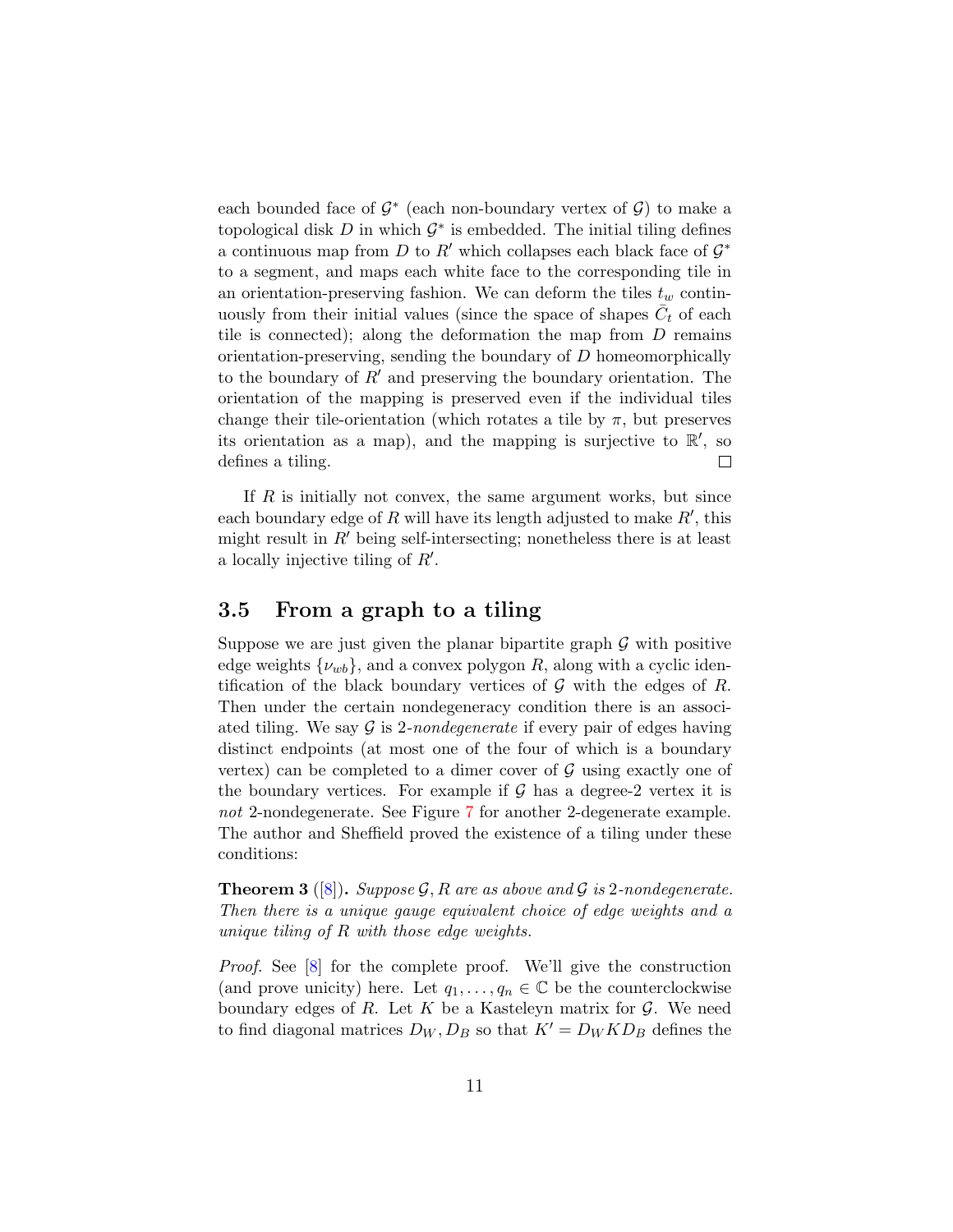

<span id="page-11-0"></span>Figure 7: A graph which contains a subgraph as shown (which is connected to the rest of the graph only via the three black corner vertices) is 2-degenerate; for example no dimer cover contains both blue edges, since the three black vertices have among them only two remaining neighbors. In any tiling with this graph the tiles for the three white vertices will be reduced to segments. If we swap the colors  $W \leftrightarrow B$ , however, then a nondegenerate tiling may exist, but in any such tiling the tiles for the four white vertices will have convex union.

tiling, that is,  $K'1_B = 0$  and  $1_W K'$  is the vector which is zero on internal black vertices and  $q_i$  on the *i*th boundary black vertex. (Here  $1_B$  and  $1_W$  are the "all-1s" vectors.) The solution is given in three linear algebraic steps.

First, find a nonzero vector  $v_W$  so that  $v_W K$  is zero on  $B_{int}$ . Since K restricted to  $B_{int}$  has full rank and has one more row than column, there is a unique solution up to scale. Define  $D_W$  to be the diagonal matrix with entries of  $v_W$ .

Second, for  $b \in B_{\partial}$ , the sum of the bth column of  $D_W K D_B$  needs to add to  $q_i$ ; this determines  $(D_B)_{b,b}$ .

Finally, the remaining  $|B_{int}|$  entries of  $D_B$  are determined by the linear equations  $KD_B1_B = 0$ . (Here there is one more equation than variable but since the sum of each column is zero the last equation is a consequence of the previous ones).

The fact that  $K'$  determines an actual tiling is a consequence of the maximum principle: we refer the reader to [\[8\]](#page-17-3). The 2-nondegeneracy implies that white tiles do not degenerate to segments.  $\Box$ 

Since the edge weights modulo gauge are described by the face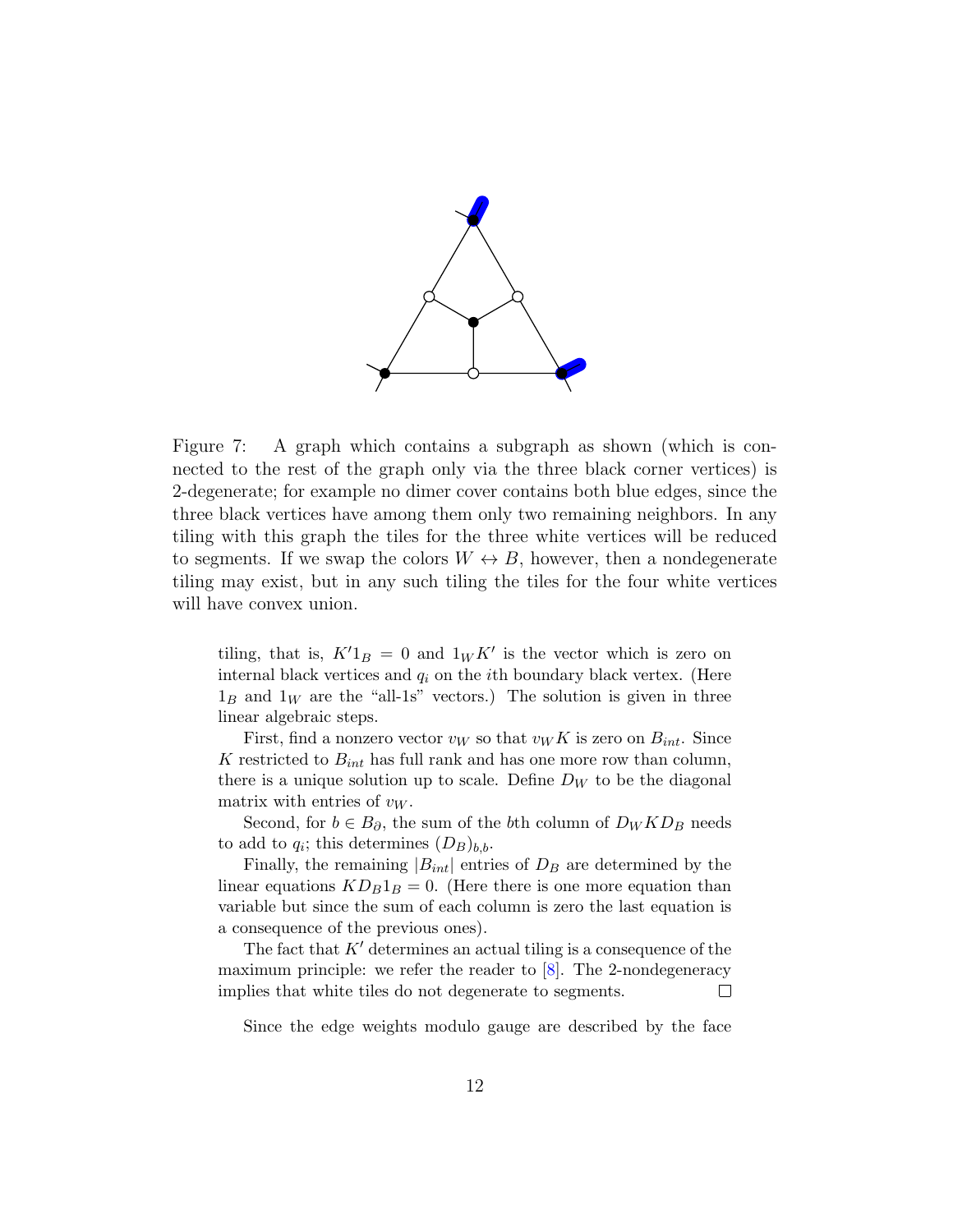weights  $\{X_f\}$ , we have the following.

<span id="page-12-0"></span>**Corollary 4.** For fixed convex R and 2-nondegenerate  $\mathcal{G}$ , the space of  $(\mathcal{G},R)$ -tilings is homeomorphic to  $\mathbb{R}^F_+$ , with global coordinates provided by the face weights.

A stronger variant of Theorem [3](#page-10-0) above is as follows. Let  $\mathcal G$  be a bipartite graph satisfying the above conditions, and for each white vertex w choose a convex k-gon  $t_w$  (where k is the degree of w), under the constraint that if two white vertices have a black neighbor in common then the corresponding edges (corresponding to the adjacencies with the black vertex) have the same direction up to sign. Suppose moreover that the directions of the boundary black vertices can be oriented so that as one moves cclw around the boundary of  $\mathcal{G}$ , they turn once around, that is, there is a convex polygon with those edge directions in cyclic order. Then there is a tiling of a convex polygon with the combinatorics of  $\mathcal G$  in which for each white vertex w the corresponding tile is homothetic to  $t_w$ . This is a tiling analog of the theorem of Schramm [\[10\]](#page-17-4).

### 4 Areas and the Kasteleyn matrix

#### 4.1 The area form

Recall the cone  $C_t \subset V_t$  of convex polygons with edge directions in the directions of a convex polygon t. On  $C_t$  there is a quadratic form  $q_t$ giving the area of the polygon. It is a homogeneous quadratic function of the edge lengths, defined on all of  $V_t$ . By a Theorem of Thurston [\[11\]](#page-17-8) it has signature  $(1, n - 3)$  when t is a (convex) n-gon. In particular if we consider the subset of  $C_t$  of polygons of fixed area  $A > 0$ , it consists of two disjoint hyperboloid components  $H_+$  and  $H_-,$  one for each of the two different orientations of t.

<span id="page-12-1"></span>**Theorem 5.** Let  $T$  be a nondegenerate convex tiling of a convex polygon R and consider the space of combinatorially equivalent tilings of R with the same edge directions and same tile orientations. Then for a given set of tile areas there is at most one tiling.

*Proof.* Suppose there are two combinatorially equivalent tilings  $T_1, T_2$ of R having the same tile orientations and the same tile areas. Recall that  $C_T(\sigma)$  is convex. Consider the tiling  $sT_1+(1-s)T_2$  where  $T_1, T_2 \in$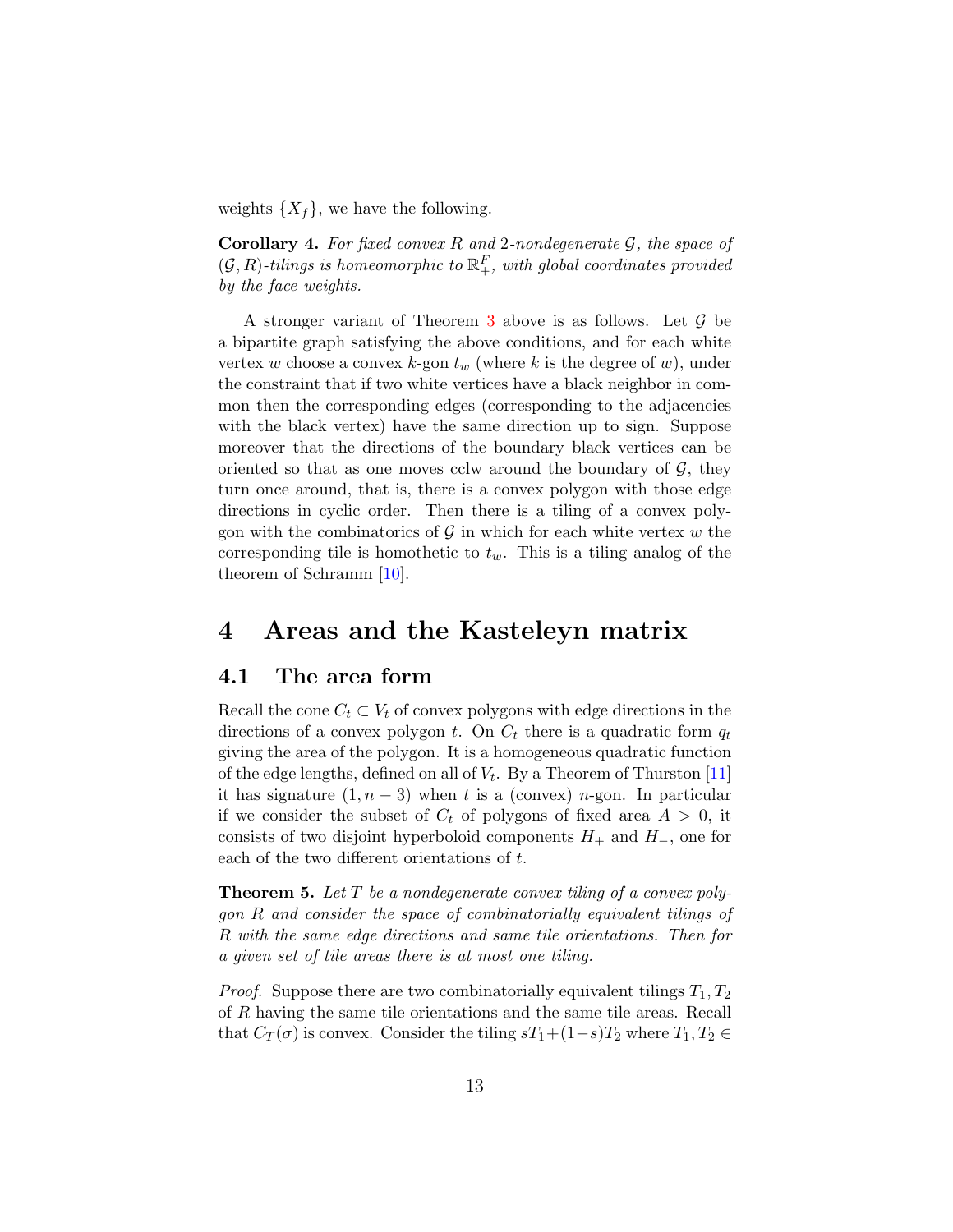$C_T(\sigma)$  and  $s \in [0,1]$ . If tiles  $t_1, t_2 \in C_t$  have the same area and orientation then a convex combination  $st_1 + (1 - s)t_2$  has area which is a strictly concave function of  $s$  (the line segment joining  $t_1$  and  $t_2$  lies on one side of the hyperboloid component  $H$ ). In particular the area for  $s \in (0,1)$  is larger than the area at the endpoints. It is impossible that all tile areas increase, since the boundary is fixed. Therefore the areas of corresponding tiles of  $T_1$  and  $T_2$  cannot be all equal, unless  $T_1 = T_2$ . Thus the areas are uniquely determined by R and  $\sigma$ .  $\Box$ 

#### <span id="page-13-0"></span>4.2 The Kasteleyn matrix as differential

For a line  $ax + by = c$  let us define the *intercept* to be the signed For a nne  $ax + by = c$  let us denne the *intercept* to be the signed<br>distance from the line to the origin:  $\pm c/\sqrt{a^2 + b^2}$ , with the sign depending on which side the origin is on (chosen arbitrarily).

Let  $T$  be a tiling of a convex polygon  $R$ , whose underlying graph has quad faces. In this case the space  $C_T$  can be uniquely parameterized by the intercepts  $\{i_b\}$  for  $b \in B_{int}$ , that is,  $C_T \subset \mathbb{R}^{B_{int}}$ .

Let us consider a slightly larger space: fix the outer polygon  $R$ except for one edge  $b_0$  of  $R$ , whose intercept we allow to vary. Let  $B_0 = B_{int} \cup \{b_0\}$ . As noted earlier  $|B_0| = |W|$ . We can redefine  $C_T \subset$  $\mathbb{R}^{B_0}$  to be this larger space. Let  $C_T(\sigma) \subset C_T$  be the corresponding subset with fixed tile orientations.

Let  $\Psi: C_T \to \mathbb{R}^W$  be the map from intercepts  $\{i_b\}_{b \in B_0}$  to tile areas  $\{A_w\}_{w\in W}$ . It is a quadratic function, that is, each area is a quadratic function of the intercepts. From our definition of intercepts, the differential D $\Psi$  satisfies  $\partial A_w/\partial i_b = \pm |K_{w,b}|$ , that is, plus or minus the length of the edge of face  $w$  in direction  $b$ . The sign here depends on which side of the edge the face is on. This matrix  $D\Psi = (\pm |K_{w,b}|)$ is in fact gauge equivalent to K:  $K_{w,b} = \pm e^{i\theta_b} (D\Psi)_{w,b}$  where  $\theta_b$  is the direction of edge b and the sign depends only on b.

Thus we see that  $K_{\Psi} := D\Psi$  is a Kasteleyn matrix for  $\mathcal G$  which is also the differential of the map  $\Psi$ .

The inverse  $K_{\Psi}^{-1}$  is the differential of the map  $\Psi^{-1}$  from areas to intercepts. Let  $\mathcal{G}_0$  be the graph obtained from  $\mathcal G$  by removing all black boundary vertices except  $b_0$ . Dimer covers of  $\mathcal{G}_0$  are counted by  $|\det K_{\Psi}|$ . We can use  $K_{\Psi}^{-1}$  to relate the tiling geometry to the edge probabilities of a random dimer covering of  $\mathcal{G}_0$ , as follows. The probability of edge wb is  $K(w, b)K^{-1}(b, w)$  (and this quantity is independent of choice of gauge), see [\[5\]](#page-17-9). The fact that the probability is positive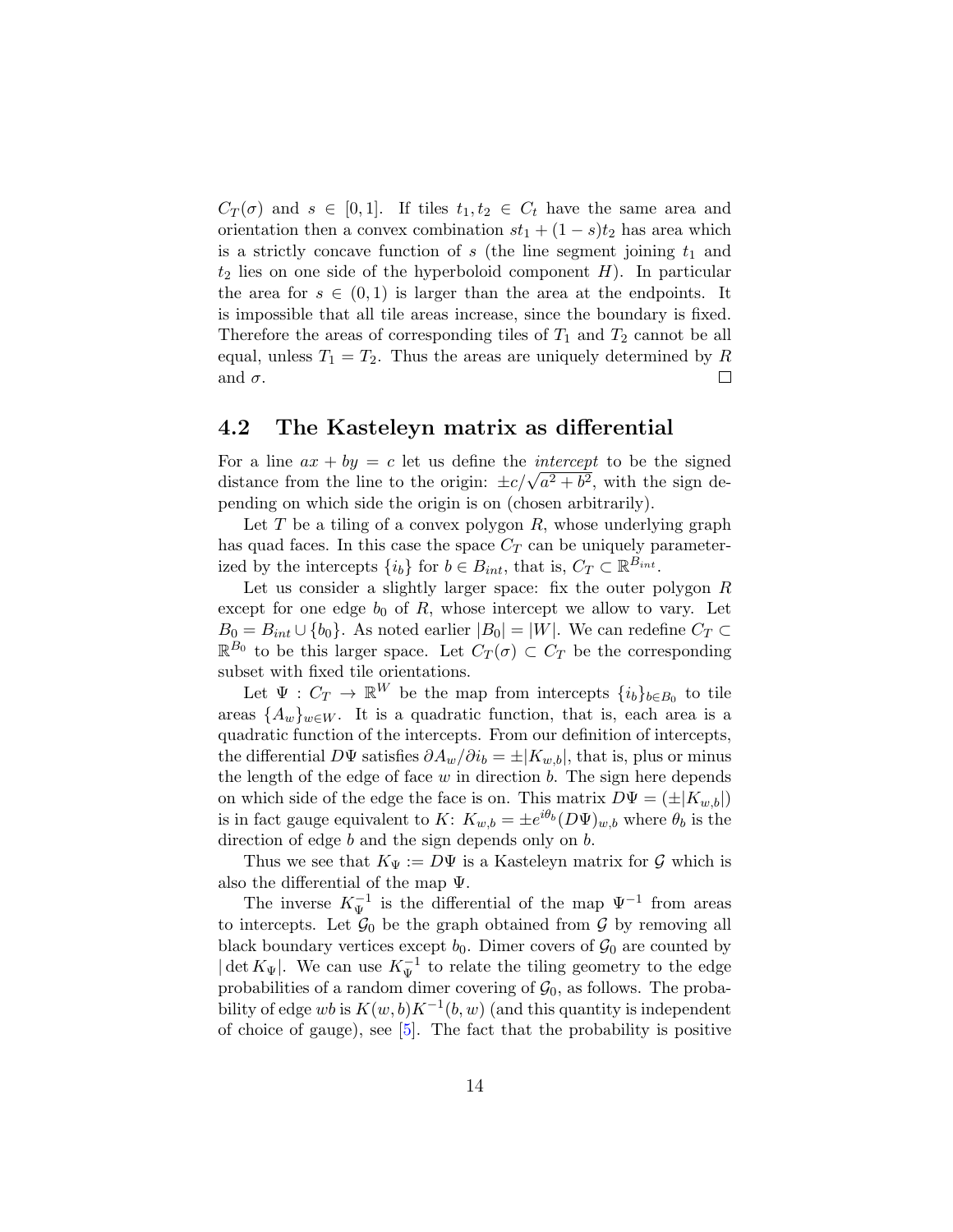means that  $\frac{\partial A_w}{\partial i_b}$  and  $\frac{\partial i_b}{\partial A_w}$  have the same sign. This implies that if we increase the area of a tile  $t$  by a small amount, keeping the other tile areas fixed then each edge of t moves outward, as if we were blowing air into the tile. The probability  $p_{wb}$  is the relative proportion of area along b which swept out as  $A_w$  increases (and  $i_b$  moves outwards).

For multiple edges we can also draw a geometric conclusion. Given two edges  $w_1b_1$  and  $w_2b_2$  of  $\mathcal{G}$ , suppose the signs of the intercepts are chosen so that  $K_{w_1,b_1}, K_{w_2,b_2} > 0$ . The probability of the pair of edges  $w_1b_1$  and  $w_2b_2$  is (see [\[5\]](#page-17-9))

$$
K(w_1, b_1)K(w_2, b_2) \det \begin{pmatrix} K^{-1}(b_1, w_1) & K^{-1}(b_2, w_1) \ K^{-1}(b_1, w_2) & K^{-1}(b_2, w_2) \end{pmatrix}.
$$

The fact that this is positive implies that if we vary only the areas  $A_{w_1}, A_{w_2}$ , keeping other areas fixed, the map from those areas to the intercepts  $i_{b_1}, i_{b_2}$  is orientation-preserving. This is because the above determinant is the Jacobian of the map from areas  $A_{w_1}, A_{w_2}$  to intercepts  $i_{w_1}, i_{w_2}$ . Consequently, for example, if  $dA_{w_1} + \beta dA_{w_2}$  is a perturbation of areas which fixes  $i_{b_1}$ , and  $\beta > 0$ , then it increases  $i_{b_2}$ (and if  $\beta < 0$  it decreases  $i_{b_2}$ ).

Here is another application.

#### <span id="page-14-1"></span>**Theorem 6.**  $\Psi$  is a diffeomorphism from  $C_T(\sigma)$  onto its image.

Proof. The differential of the map from intercepts to areas is the Kasteleyn matrix  $K_{\Psi}$  and thus has nonzero determinant. Thus  $\Psi$  is lo-cally a diffeomorphism. Injectivity follows from Theorem [5](#page-12-1) above.  $\Box$ 

Since  $C_T(\sigma)$  is an open polytope, we have:

<span id="page-14-0"></span>Corollary 7. For a family of tilings with fixed tile orientations  $\sigma$ , and whose underlying graph  $\mathcal G$  has quad faces, the set of possible areas  $\Psi(C_T(\sigma))$  is homeomorphic to a ball of dimension  $d = (\# \text{ tiles} - 1)$ .

Without the hypothesis on quad faces the dimension of  $C_T$  is smaller, so it is not clear what the corresponding statement should be.

#### 4.3 Homology tilings

For a convex tile t recall that  $V_t \cong \mathbb{R}^{n-2}$  is the vector space of closed polygonal paths with edges in the direction (up to sign) of the edges of t. We call such closed paths "homology tiles". On  $V_t$  let  $q_t$  be the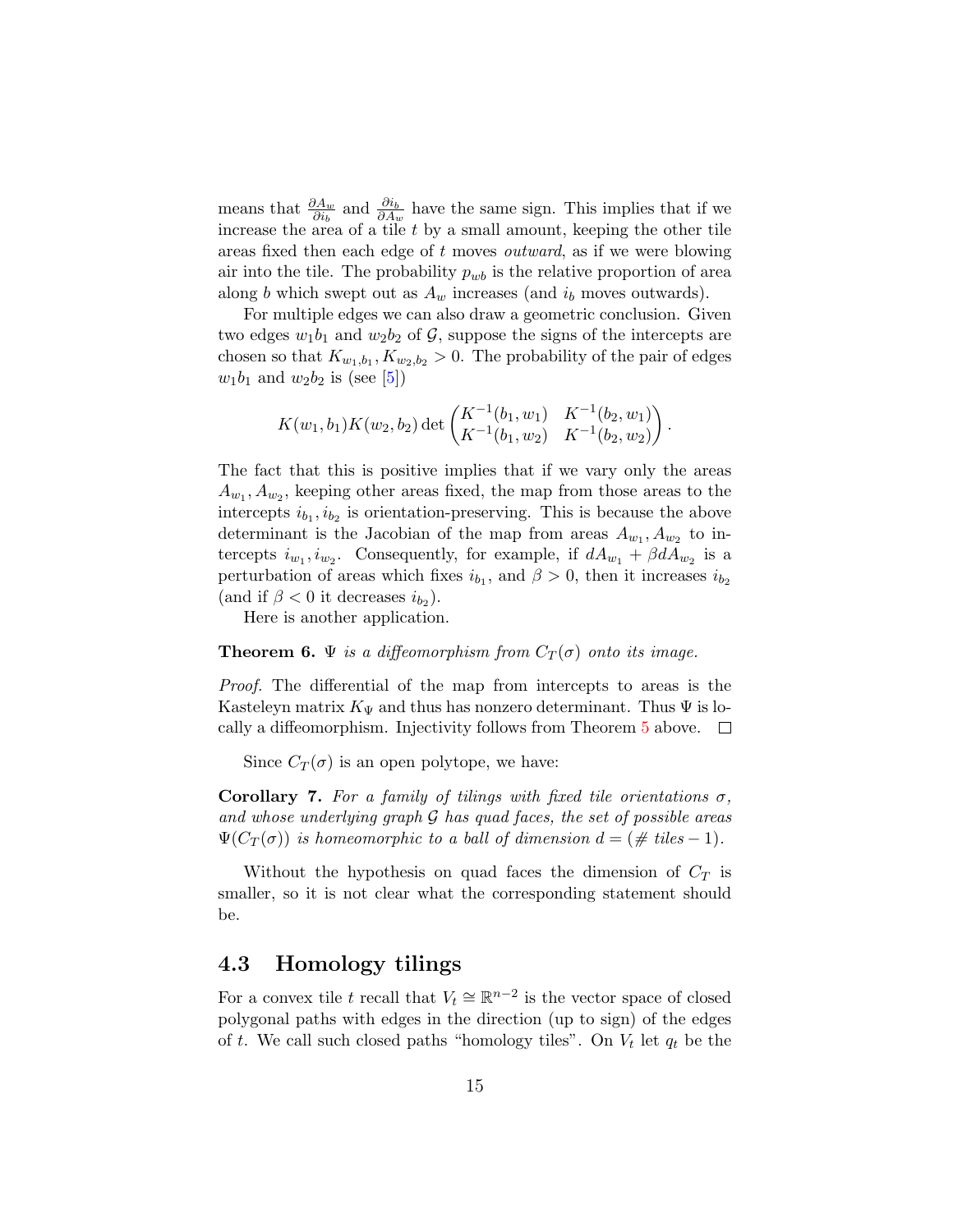area form: the integral of  $x dy$  over the closed path. We let  $V_t^+, V_t^$ be the two disjoint components of  $V_t$  where  $q_t > 0$ . These are interiors of cones; each  $V_t^{\pm}$  contains one of the two components of  $C_t$ .

Let  $T$  be a convex tiling of a convex polygon  $R$ , whose underlying graph has quad faces. We can parameterize  $C_T = C_T(R)$  using the intercepts  $i_b \in \mathbb{R}$ . In order for a tiling to exist the  $i_b$  must satisfy certain inequalities. If the  $i<sub>b</sub>$  fail to satisfy those inequalities we say we have a *homology* tiling. That is, the space of homology tilings is just the space  $\mathbb{R}^{B_{int}}$  allowing the intercepts to take arbitrary real values.

A homology tiling can be characterized in terms of winding numbers. For a point  $p$  in general position inside  $R$ , the sum of winding numbers of the homology tiles t around  $p$  is 1, and for a point  $p$  in general position outside  $R$ , the sum of winding numbers is zero.

We define  $V_T \subset \mathbb{R}^{B_{int}}$  to be those homology tilings whose tiles have positive area. On  $\mathbb{R}^{B_{int}}$ , a choice of orientation  $\sigma$  for the tiles cuts out a convex region  $V_T(\sigma) \subset V_T$ , where individual homology tiles have fixed orientation.

<span id="page-15-0"></span>**Theorem 8.** Let  $T$  be a convex tiling of a convex polygon  $R$ , whose underlying graph has quad faces. Let  $(A_1, \ldots, A_{|W|})$  be a collection of positive reals summing to the area of  $R$ . Then there is a unique combinatorially equivalent homology tiling of R such that tile w has area  $A_w$  and the same tile orientation as the original tile.

*Proof.*  $V_T(\sigma)$  is a convex set cut out by a finite number of cones. If  $V_T(\sigma)$  is nonempty, it is bounded: if it were unbounded then by going to  $\infty$  along a line parallel to the boundary, some tile area would tend to  $\infty$ , contradicting the property that the sum of the areas equals the area of R.

For fixed positive  $\{A_w\}$ , the function  $Q(\{i_b\}) = \sum_w A_w \log q_w$  is a concave and analytic function on  $V_T(\sigma)$ , and tends to  $-\infty$  on the boundary, and so has a unique critical point. At the critical point

$$
\sum_{w} \frac{A_w}{q_w} \frac{\partial q_w}{\partial i_b} = 0,
$$

that is

$$
\sum_{w} \frac{A_w}{q_w} K_{w,b} = 0,
$$

or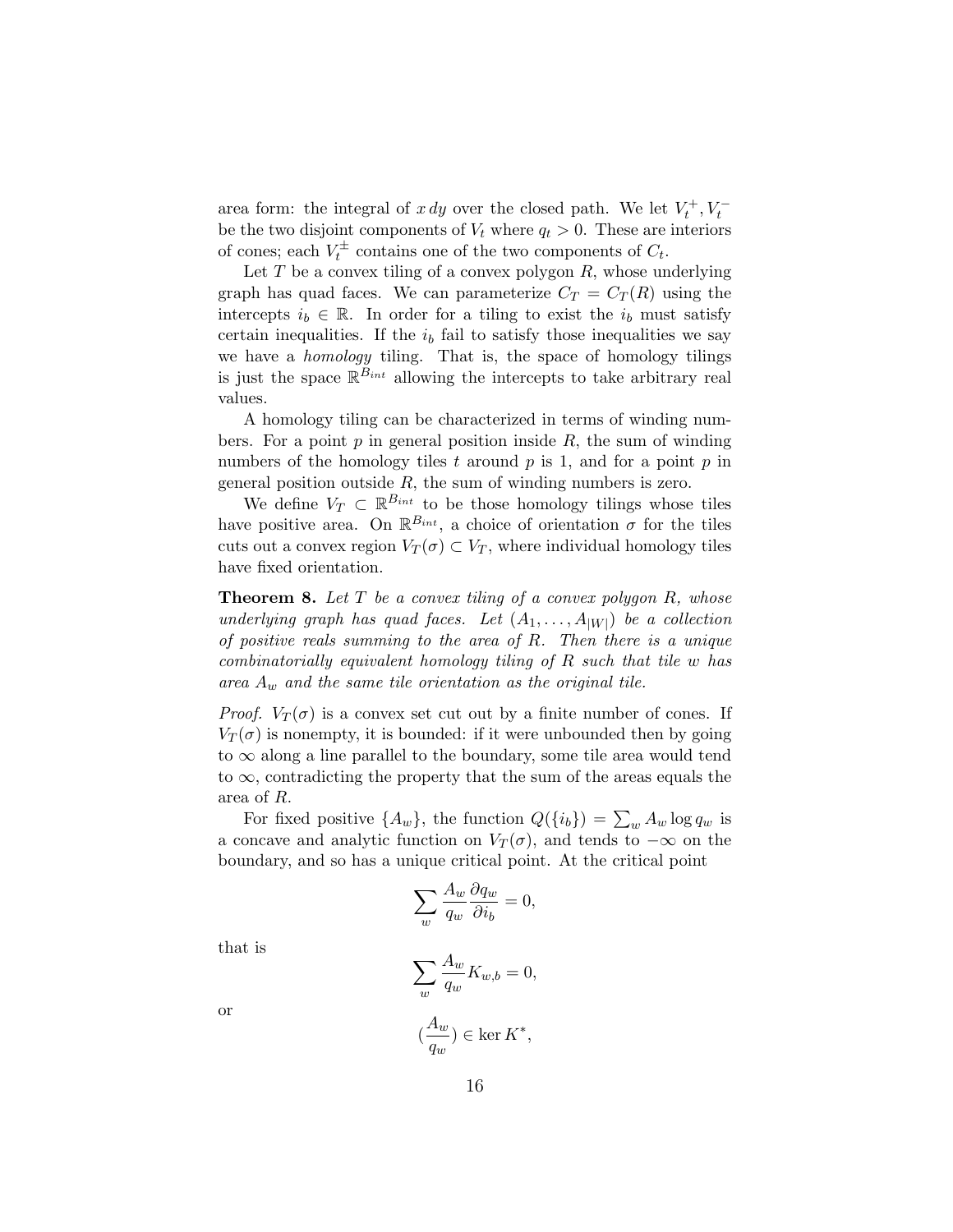

<span id="page-16-1"></span>Figure 8: The 8 homology tilings of a triangle  $R$  (in blue) with areas equal to those of the first tiling.

the left kernel of K restricted to  $B_{int}$ . But recalling that ker  $K^*$  contains  $1_W$ , if the kernel is of dimension 1 then  $q_w = sA_w$  (for a global scale factor s) and we are done.

Generically in  $\mathbb{R}^{B_{int}}$ , ker  $K^*$  is of dimension 1: this is true for the original tiling and nearby, so true on a Zariski dense set. So ker  $K^*$  is of dimension strictly larger than 1 only on a hypersurface  $X$  defined by det  $K_{w_0} = 0$ , the determinant of K when we remove row  $w_0$  (since  $1_W$  is in the left kernel of K, all maximal minors are equal, so X has no dependence on the choice of  $w_0$ .) For generic areas ker  $K^*$  is thus one dimensional. The proof now follows by compactness of  $V_T$ , taking a limit of solutions with generic areas.  $\Box$ 

<span id="page-16-0"></span>**Conjecture 1.** Let  $T$  be a convex tiling of a convex polygon  $R$ , with the property that no two internal edges are parallel, and the underlying graph G has quad faces. Then for any choice of tile orientations  $\sigma \in$  ${1,-1}^W$  there exists a unique homology tiling of R or  $-R$  such that tile w has positive area and orientation  $\sigma_w$ .

In Figure [8](#page-16-1) see 8 out of the 16 possible solutions for a given set of areas (the other 8 are obtained by rotation of these by  $\pi$ ).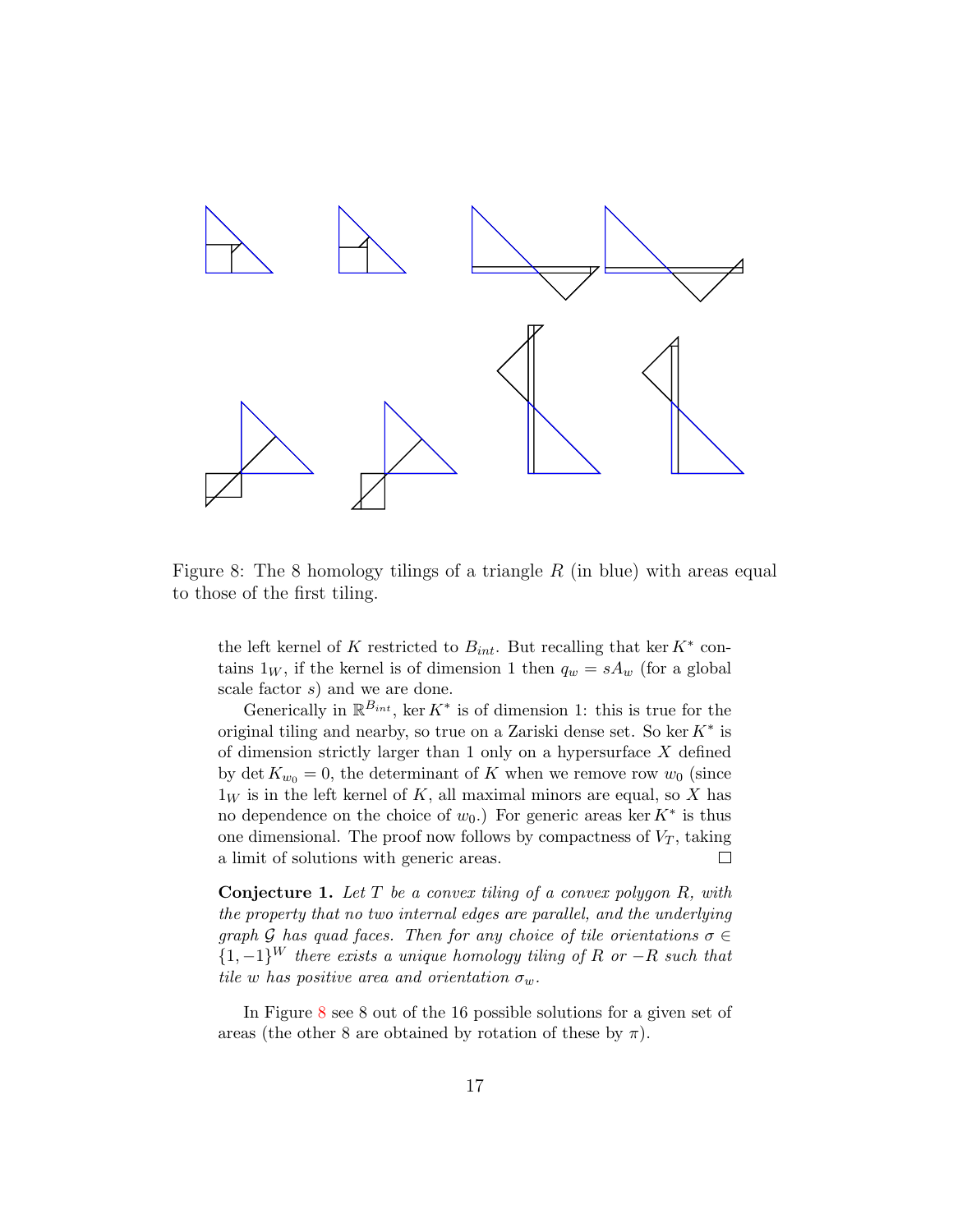If some edges are parallel, then apparently some of these solutions "go to infinity" and we have fewer than  $2^W$  tilings. For example in the rectangle tiling case, we get significantly fewer, as discussed previously and in  $[1]$ .

If all tiles are quadrilaterals,  $V_T$  is defined by a hyperplane arrangement; in this case bounded regions in the complement of the hyperplanes correspond bijectively to orientations for which there is a homology tiling.

# <span id="page-17-5"></span>References

- [1] A. Abrams, R. Kenyon, Fixed-energy harmonic functions, Discrete Analysis (2017), 21 pp.
- <span id="page-17-0"></span>[2] M. Dehn, Über Zerlegung von Rechtecken in Rechtecke, Mathematische Annalen 57 (1903) 314-332.
- [3] A. B. Goncharov, R. Kenyon, Dimers and cluster integrable systems, Ann. Sci. ENS 46 (2013), 747–813
- <span id="page-17-7"></span>[4] P. W. Kasteleyn, Graph theory and crystal physics, in Graph Theory and Theoretical Physics, Academic Press, London, 1967, pp. 43–110.
- <span id="page-17-9"></span>[5] R. Kenyon, Local statistics of lattice dimers, Ann IHP-B 33 (1997), 591–618
- <span id="page-17-6"></span>[6] R. Kenyon, Lectures on dimers, IAS/Park City Mathematics Series (2009) 191–230
- <span id="page-17-2"></span>[7] R. Kenyon, Tilings and discrete Dirichlet problems, Isr. J. Math 105 (1998), 61–84.
- <span id="page-17-3"></span>[8] R. Kenyon, S. Sheffield, Dimers, tilings and trees, J. Comb. Thy B 92, (2004), 295–317
- [9] A. Postnikov, Total positivity, Grassmannians, and networks, arxiv:math/0609764
- <span id="page-17-4"></span>[10] O. Schramm, Existence and uniqueness of packings with specified combinatorics. Israel J. Math. 73 (1991), no. 3, 321–341.
- <span id="page-17-8"></span>[11] W. Thurston, Shapes of polyhedra, Geometry & Topology Monographs Volume 1: The Epstein birthday schrift 511–549.
- <span id="page-17-1"></span>[12] W. T. Tutte, Dissections into equilateral triangles, The Mathematical Gardner, Springer, 127–139.